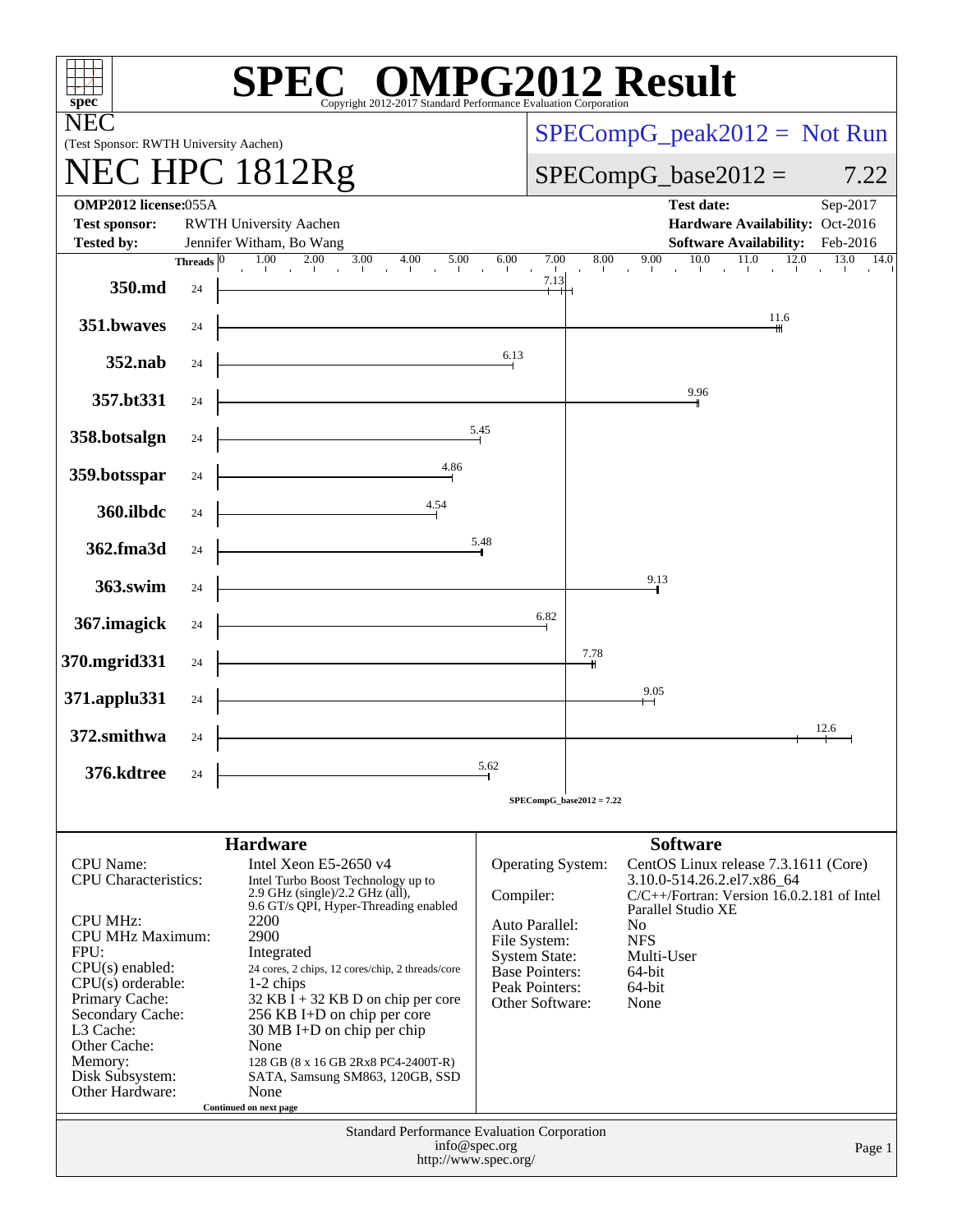

# **[SPEC OMPG2012 Result](http://www.spec.org/auto/omp2012/Docs/result-fields.html#SPECOMPG2012Result)**

(Test Sponsor: RWTH University Aachen)

# NEC HPC 1812Rg

[SPECompG\\_peak2012 =](http://www.spec.org/auto/omp2012/Docs/result-fields.html#SPECompGpeak2012) Not Run

### $SPECompG_base2012 = 7.22$  $SPECompG_base2012 = 7.22$

**[OMP2012 license:](http://www.spec.org/auto/omp2012/Docs/result-fields.html#OMP2012license)**055A **[Test date:](http://www.spec.org/auto/omp2012/Docs/result-fields.html#Testdate)** Sep-2017

**[Test sponsor:](http://www.spec.org/auto/omp2012/Docs/result-fields.html#Testsponsor)** RWTH University Aachen **[Hardware Availability:](http://www.spec.org/auto/omp2012/Docs/result-fields.html#HardwareAvailability)** Oct-2016

**[Tested by:](http://www.spec.org/auto/omp2012/Docs/result-fields.html#Testedby)** Jennifer Witham, Bo Wang **[Software Availability:](http://www.spec.org/auto/omp2012/Docs/result-fields.html#SoftwareAvailability)** Feb-2016

[Base Threads Run:](http://www.spec.org/auto/omp2012/Docs/result-fields.html#BaseThreadsRun) 24

[Minimum Peak Threads:](http://www.spec.org/auto/omp2012/Docs/result-fields.html#MinimumPeakThreads) --<br>Maximum Peak Threads: --

[Maximum Peak Threads:](http://www.spec.org/auto/omp2012/Docs/result-fields.html#MaximumPeakThreads)

|                  |             |                                                                                                                                  |       |                |       | <b>Results Table</b>                                                                                                                                                                                                                                                                                                                                                                                              |               |  |                        |       |                                                                                                                                                                                                                               |              |         |              |  |
|------------------|-------------|----------------------------------------------------------------------------------------------------------------------------------|-------|----------------|-------|-------------------------------------------------------------------------------------------------------------------------------------------------------------------------------------------------------------------------------------------------------------------------------------------------------------------------------------------------------------------------------------------------------------------|---------------|--|------------------------|-------|-------------------------------------------------------------------------------------------------------------------------------------------------------------------------------------------------------------------------------|--------------|---------|--------------|--|
|                  | <b>Base</b> |                                                                                                                                  |       |                |       |                                                                                                                                                                                                                                                                                                                                                                                                                   |               |  | <b>Peak</b>            |       |                                                                                                                                                                                                                               |              |         |              |  |
| <b>Benchmark</b> |             | Threads Seconds                                                                                                                  | Ratio | <b>Seconds</b> | Ratio | Seconds                                                                                                                                                                                                                                                                                                                                                                                                           | Ratio         |  | <b>Threads Seconds</b> | Ratio | <b>Seconds</b>                                                                                                                                                                                                                | <b>Ratio</b> | Seconds | <b>Ratio</b> |  |
| 350.md           | 24          | 649                                                                                                                              | 7.13  | 675            | 6.86  | 631                                                                                                                                                                                                                                                                                                                                                                                                               | 7.34          |  |                        |       |                                                                                                                                                                                                                               |              |         |              |  |
| 351.bwaves       | 24          | 389                                                                                                                              | 11.6  | 387            | 11.7  | 391                                                                                                                                                                                                                                                                                                                                                                                                               | 11.6          |  |                        |       |                                                                                                                                                                                                                               |              |         |              |  |
| 352.nab          | 24          | 635                                                                                                                              | 6.13  | 635            | 6.13  | 635                                                                                                                                                                                                                                                                                                                                                                                                               | 6.12          |  |                        |       |                                                                                                                                                                                                                               |              |         |              |  |
| 357.bt331        | 24          | 475                                                                                                                              | 9.97  | 476            | 9.96  | 477                                                                                                                                                                                                                                                                                                                                                                                                               | 9.94          |  |                        |       |                                                                                                                                                                                                                               |              |         |              |  |
| 358.botsalgn     | 24          | 799                                                                                                                              | 5.45  | 799            | 5.45  | 799                                                                                                                                                                                                                                                                                                                                                                                                               | 5.44          |  |                        |       |                                                                                                                                                                                                                               |              |         |              |  |
| 359.botsspar     | 24          | 1080                                                                                                                             | 4.86  | 1080           | 4.86  | 1080                                                                                                                                                                                                                                                                                                                                                                                                              | 4.86          |  |                        |       |                                                                                                                                                                                                                               |              |         |              |  |
| 360.ilbdc        | 24          | 785                                                                                                                              | 4.54  | 784            | 4.54  | 784                                                                                                                                                                                                                                                                                                                                                                                                               | 4.54          |  |                        |       |                                                                                                                                                                                                                               |              |         |              |  |
| 362.fma3d        | 24          | 696                                                                                                                              | 5.46  | 692            | 5.49  | 694                                                                                                                                                                                                                                                                                                                                                                                                               | 5.48          |  |                        |       |                                                                                                                                                                                                                               |              |         |              |  |
| 363.swim         | 24          | 496                                                                                                                              | 9.13  | 495            | 9.14  | 498                                                                                                                                                                                                                                                                                                                                                                                                               | 9.10          |  |                        |       |                                                                                                                                                                                                                               |              |         |              |  |
| 367. imagick     | 24          | 1031                                                                                                                             | 6.82  | 1031           | 6.82  | 1030                                                                                                                                                                                                                                                                                                                                                                                                              | 6.82          |  |                        |       |                                                                                                                                                                                                                               |              |         |              |  |
| 370.mgrid331     | 24          | 568                                                                                                                              | 7.78  | 565            | 7.83  | 570                                                                                                                                                                                                                                                                                                                                                                                                               | 7.76          |  |                        |       |                                                                                                                                                                                                                               |              |         |              |  |
| 371.applu331     | 24          | 687                                                                                                                              | 8.82  | 669            | 9.06  | 670                                                                                                                                                                                                                                                                                                                                                                                                               | 9.05          |  |                        |       |                                                                                                                                                                                                                               |              |         |              |  |
| 372.smithwa      | 24          | 408                                                                                                                              | 13.1  | 425            | 12.6  | 446                                                                                                                                                                                                                                                                                                                                                                                                               | 12.0          |  |                        |       |                                                                                                                                                                                                                               |              |         |              |  |
| 376.kdtree       | 24          | 801                                                                                                                              | 5.62  | 802            | 5.61  | 800                                                                                                                                                                                                                                                                                                                                                                                                               | 5.63          |  |                        |       |                                                                                                                                                                                                                               |              |         |              |  |
|                  |             |                                                                                                                                  |       |                |       |                                                                                                                                                                                                                                                                                                                                                                                                                   |               |  |                        |       | Results appear in the order in which they were run. Bold underlined text indicates a median measurement.                                                                                                                      |              |         |              |  |
|                  | caution.)   | some common utilities.<br>From /proc/cpuinfo<br>2 "physical id"s (chips)<br>48 "processors"<br>cpu cores : $12$<br>siblings : 24 |       |                |       | Revision 563 of 2016-06-10 (097295389cf6073d8c3b03fa376740a5)<br>running on lnm482.hpc.itc.rwth-aachen.de Thu Sep 14 10:42:14 2017<br>This section contains SUT (System Under Test) info as seen by<br>To remove or add to this section, see:<br>http://www.spec.org/omp2012/Docs/config.html#sysinfo<br>model name: $Intel(R)$ Xeon(R) CPU E5-2650 v4 @ 2.20GHz<br>physical 0: cores 0 1 2 3 4 5 8 9 10 11 12 13 |               |  |                        |       | Sysinfo program /rwthfs/rz/cluster/home/jw331215/work/claixspec/Docs/sysinfo<br>cores, siblings (Caution: counting these is hw and system dependent.<br>following excerpts from /proc/cpuinfo might not be reliable. Use with |              | The     |              |  |
|                  |             | cache size : 30720 KB                                                                                                            |       |                |       | physical 1: cores 0 1 2 3 4 5 8 9 10 11 12 13<br>Continued on next page                                                                                                                                                                                                                                                                                                                                           |               |  |                        |       |                                                                                                                                                                                                                               |              |         |              |  |
|                  |             |                                                                                                                                  |       |                |       | <b>Standard Performance Evaluation Corporation</b>                                                                                                                                                                                                                                                                                                                                                                |               |  |                        |       |                                                                                                                                                                                                                               |              |         |              |  |
|                  |             |                                                                                                                                  |       |                |       | http://www.spec.org/                                                                                                                                                                                                                                                                                                                                                                                              | info@spec.org |  |                        |       |                                                                                                                                                                                                                               |              |         | Page         |  |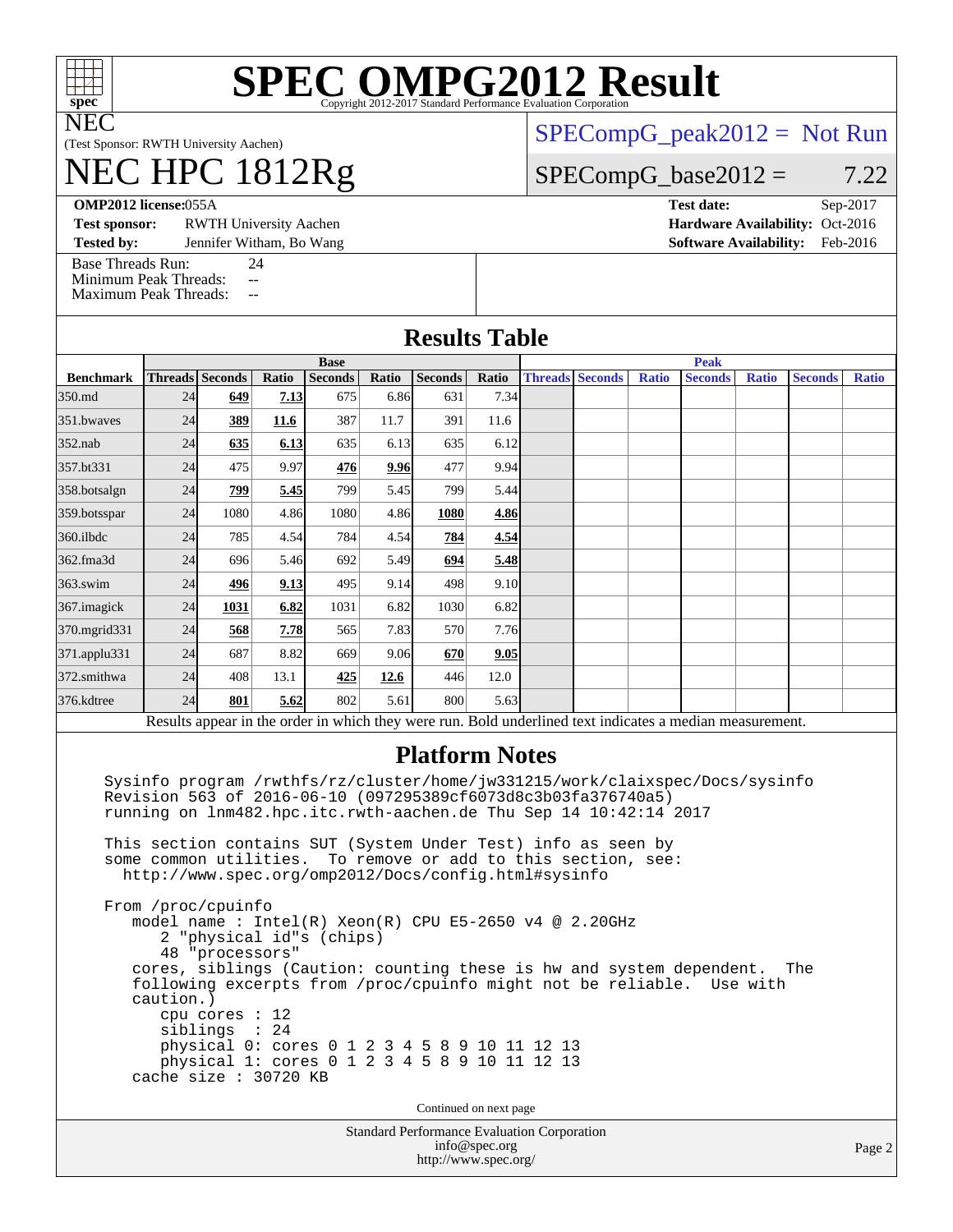

# **[SPEC OMPG2012 Result](http://www.spec.org/auto/omp2012/Docs/result-fields.html#SPECOMPG2012Result)**

(Test Sponsor: RWTH University Aachen)

## NEC HPC 1812Rg

 $SPECompG_peak2012 = Not Run$  $SPECompG_peak2012 = Not Run$ 

 $SPECompG_base2012 = 7.22$  $SPECompG_base2012 = 7.22$ 

**[Test sponsor:](http://www.spec.org/auto/omp2012/Docs/result-fields.html#Testsponsor)** RWTH University Aachen **[Hardware Availability:](http://www.spec.org/auto/omp2012/Docs/result-fields.html#HardwareAvailability)** Oct-2016 **[Tested by:](http://www.spec.org/auto/omp2012/Docs/result-fields.html#Testedby)** Jennifer Witham, Bo Wang **[Software Availability:](http://www.spec.org/auto/omp2012/Docs/result-fields.html#SoftwareAvailability)** Feb-2016

**[OMP2012 license:](http://www.spec.org/auto/omp2012/Docs/result-fields.html#OMP2012license)**055A **[Test date:](http://www.spec.org/auto/omp2012/Docs/result-fields.html#Testdate)** Sep-2017

#### **[Platform Notes \(Continued\)](http://www.spec.org/auto/omp2012/Docs/result-fields.html#PlatformNotes)**

Standard Performance Evaluation Corporation [info@spec.org](mailto:info@spec.org) <http://www.spec.org/> Page 3 From /proc/meminfo<br>MemTotal: 131744940 kB HugePages\_Total: 0<br>Hugepagesize: 2048 kB Hugepagesize: /usr/bin/lsb\_release -d CentOS Linux release 7.3.1611 (Core) From /etc/\*release\* /etc/\*version\* centos-release: CentOS Linux release 7.3.1611 (Core) centos-release-upstream: Derived from Red Hat Enterprise Linux 7.3 (Source) os-release: NAME="CentOS Linux" VERSION="7 (Core)" ID="centos" ID\_LIKE="rhel fedora" VERSION\_ID="7" PRETTY\_NAME="CentOS Linux 7 (Core)" ANSI\_COLOR="0;31" CPE\_NAME="cpe:/o:centos:centos:7" redhat-release: CentOS Linux release 7.3.1611 (Core) system-release: CentOS Linux release 7.3.1611 (Core) system-release-cpe: cpe:/o:centos:centos:7 uname -a: Linux lnm482.hpc.itc.rwth-aachen.de 3.10.0-514.26.2.el7.x86\_64 #1 SMP Tue Jul 4 15:04:05 UTC 2017 x86\_64 x86\_64 x86\_64 GNU/Linux run-level 3 Aug 9 01:52 SPEC is set to: /rwthfs/rz/cluster/home/jw331215/work/claixspec<br>Filesystem 1998 Type Size Used Avail Use% Mounted on isi.isi.hpc.itc.rwth-aachen.de:/home/jw331215 nfs 150G 65G 86G 43% /rwthfs/rz/cluster/home/jw331215 Additional information from dmidecode: Warning: Use caution when you interpret this section. The 'dmidecode' program reads system data which is "intended to allow hardware to be accurately determined", but the intent may not be met, as there are frequent changes to hardware, firmware, and the "DMTF SMBIOS" standard. (End of data from sysinfo program) **[General Notes](http://www.spec.org/auto/omp2012/Docs/result-fields.html#GeneralNotes)** BIOS settings: Intel Hyper-Threading Technology (SMT): Enabled Intel Turbo Boost Technology (Turbo) : Enabled ENV\_OMP\_SCHEDULE=static Continued on next page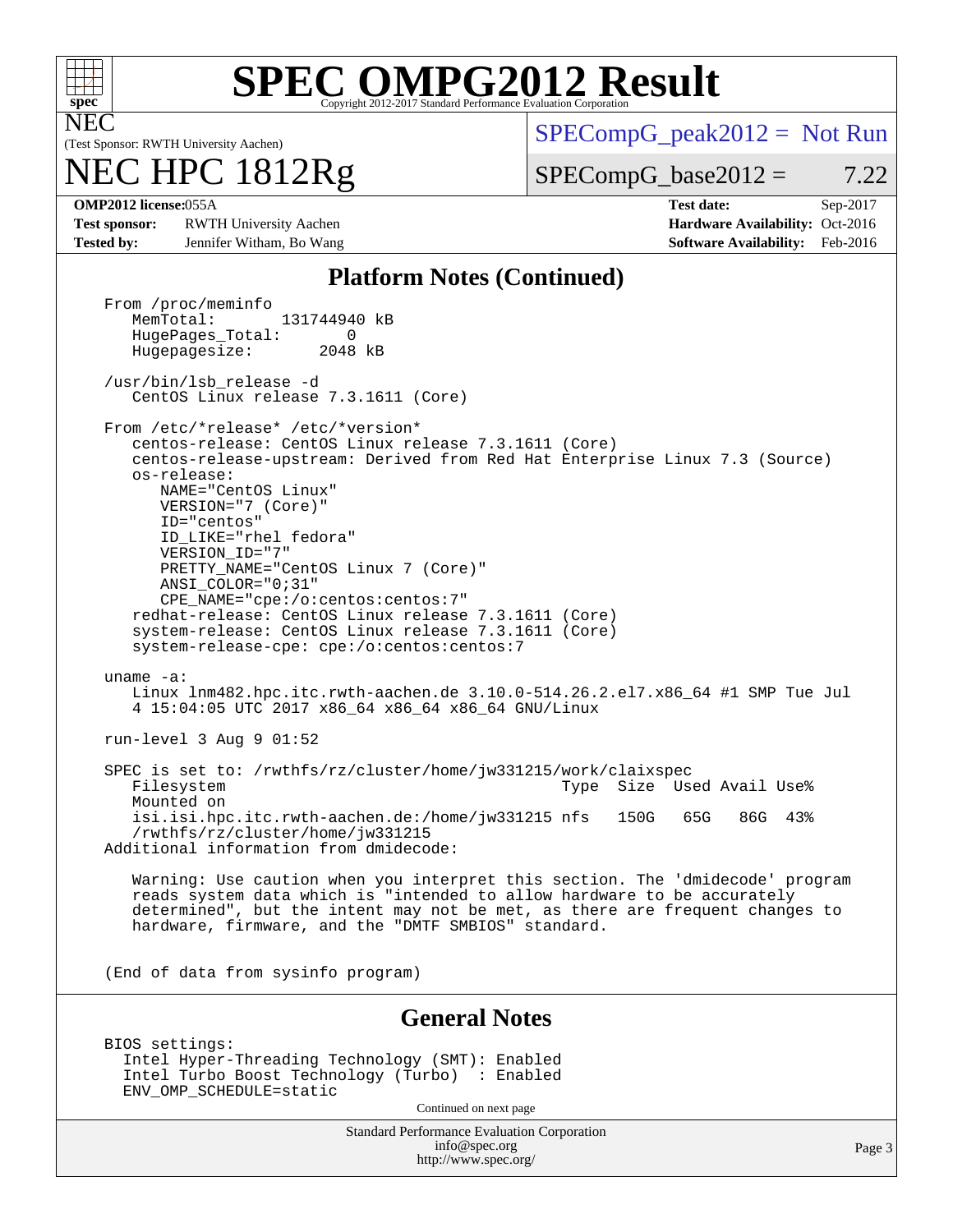

# **[SPEC OMPG2012 Result](http://www.spec.org/auto/omp2012/Docs/result-fields.html#SPECOMPG2012Result)**

(Test Sponsor: RWTH University Aachen)

## NEC HPC 1812Rg

 $SPECompG_peak2012 = Not Run$  $SPECompG_peak2012 = Not Run$ 

 $SPECompG_base2012 = 7.22$  $SPECompG_base2012 = 7.22$ 

**[Test sponsor:](http://www.spec.org/auto/omp2012/Docs/result-fields.html#Testsponsor)** RWTH University Aachen **[Hardware Availability:](http://www.spec.org/auto/omp2012/Docs/result-fields.html#HardwareAvailability)** Oct-2016 **[Tested by:](http://www.spec.org/auto/omp2012/Docs/result-fields.html#Testedby)** Jennifer Witham, Bo Wang **[Software Availability:](http://www.spec.org/auto/omp2012/Docs/result-fields.html#SoftwareAvailability)** Feb-2016

**[OMP2012 license:](http://www.spec.org/auto/omp2012/Docs/result-fields.html#OMP2012license)**055A **[Test date:](http://www.spec.org/auto/omp2012/Docs/result-fields.html#Testdate)** Sep-2017

#### **[General Notes \(Continued\)](http://www.spec.org/auto/omp2012/Docs/result-fields.html#GeneralNotes)**

 ENV\_KMP\_BLOCKTIME=200 ENV\_KMP\_STACKSIZE=8192M ENV\_OMP\_DYNAMIC=FALSE

### **[Base Compiler Invocation](http://www.spec.org/auto/omp2012/Docs/result-fields.html#BaseCompilerInvocation)**

[C benchmarks](http://www.spec.org/auto/omp2012/Docs/result-fields.html#Cbenchmarks): [icc](http://www.spec.org/omp2012/results/res2017q4/omp2012-20170927-00123.flags.html#user_CCbase_intel_icc_a87c68a857bc5ec5362391a49d3a37a6)

[C++ benchmarks:](http://www.spec.org/auto/omp2012/Docs/result-fields.html#CXXbenchmarks) [icpc](http://www.spec.org/omp2012/results/res2017q4/omp2012-20170927-00123.flags.html#user_CXXbase_intel_icpc_2d899f8d163502b12eb4a60069f80c1c)

[Fortran benchmarks](http://www.spec.org/auto/omp2012/Docs/result-fields.html#Fortranbenchmarks): [ifort](http://www.spec.org/omp2012/results/res2017q4/omp2012-20170927-00123.flags.html#user_FCbase_intel_ifort_8a5e5e06b19a251bdeaf8fdab5d62f20)

### **[Base Portability Flags](http://www.spec.org/auto/omp2012/Docs/result-fields.html#BasePortabilityFlags)**

 350.md: [-free](http://www.spec.org/omp2012/results/res2017q4/omp2012-20170927-00123.flags.html#user_baseFPORTABILITY350_md_f-FR_e51be0673775d2012b3310fa5323f530) 357.bt331: [-mcmodel=medium](http://www.spec.org/omp2012/results/res2017q4/omp2012-20170927-00123.flags.html#user_baseFPORTABILITY357_bt331_f-mcmodel_3a41622424bdd074c4f0f2d2f224c7e5) 363.swim: [-mcmodel=medium](http://www.spec.org/omp2012/results/res2017q4/omp2012-20170927-00123.flags.html#user_baseFPORTABILITY363_swim_f-mcmodel_3a41622424bdd074c4f0f2d2f224c7e5) 367.imagick: [-std=c99](http://www.spec.org/omp2012/results/res2017q4/omp2012-20170927-00123.flags.html#user_baseCPORTABILITY367_imagick_f-std_2ec6533b6e06f1c4a6c9b78d9e9cde24)

### **[Base Optimization Flags](http://www.spec.org/auto/omp2012/Docs/result-fields.html#BaseOptimizationFlags)**

[C benchmarks](http://www.spec.org/auto/omp2012/Docs/result-fields.html#Cbenchmarks): [-O3](http://www.spec.org/omp2012/results/res2017q4/omp2012-20170927-00123.flags.html#user_CCbase_f-O3) [-openmp](http://www.spec.org/omp2012/results/res2017q4/omp2012-20170927-00123.flags.html#user_CCbase_f-openmp) [-ipo](http://www.spec.org/omp2012/results/res2017q4/omp2012-20170927-00123.flags.html#user_CCbase_f-ipo_84062ab53814f613187d02344b8f49a7) [-xCORE-AVX2](http://www.spec.org/omp2012/results/res2017q4/omp2012-20170927-00123.flags.html#user_CCbase_f-xCORE-AVX2) [-ansi-alias](http://www.spec.org/omp2012/results/res2017q4/omp2012-20170927-00123.flags.html#user_CCbase_f-ansi-alias) [C++ benchmarks:](http://www.spec.org/auto/omp2012/Docs/result-fields.html#CXXbenchmarks) [-O3](http://www.spec.org/omp2012/results/res2017q4/omp2012-20170927-00123.flags.html#user_CXXbase_f-O3) [-openmp](http://www.spec.org/omp2012/results/res2017q4/omp2012-20170927-00123.flags.html#user_CXXbase_f-openmp) [-ipo](http://www.spec.org/omp2012/results/res2017q4/omp2012-20170927-00123.flags.html#user_CXXbase_f-ipo_84062ab53814f613187d02344b8f49a7) [-xCORE-AVX2](http://www.spec.org/omp2012/results/res2017q4/omp2012-20170927-00123.flags.html#user_CXXbase_f-xCORE-AVX2) [-ansi-alias](http://www.spec.org/omp2012/results/res2017q4/omp2012-20170927-00123.flags.html#user_CXXbase_f-ansi-alias) [Fortran benchmarks](http://www.spec.org/auto/omp2012/Docs/result-fields.html#Fortranbenchmarks):

[-O3](http://www.spec.org/omp2012/results/res2017q4/omp2012-20170927-00123.flags.html#user_FCbase_f-O3) [-openmp](http://www.spec.org/omp2012/results/res2017q4/omp2012-20170927-00123.flags.html#user_FCbase_f-openmp) [-ipo](http://www.spec.org/omp2012/results/res2017q4/omp2012-20170927-00123.flags.html#user_FCbase_f-ipo_84062ab53814f613187d02344b8f49a7) [-xCORE-AVX2](http://www.spec.org/omp2012/results/res2017q4/omp2012-20170927-00123.flags.html#user_FCbase_f-xCORE-AVX2) [-align all](http://www.spec.org/omp2012/results/res2017q4/omp2012-20170927-00123.flags.html#user_FCbase_f-align_1ebfa66158b49aff21b037afc4046011)

The flags file that was used to format this result can be browsed at <http://www.spec.org/omp2012/flags/Intel-linux64.html>

You can also download the XML flags source by saving the following link: <http://www.spec.org/omp2012/flags/Intel-linux64.xml>

| <b>Standard Performance Evaluation Corporation</b> |
|----------------------------------------------------|
| info@spec.org                                      |
| http://www.spec.org/                               |